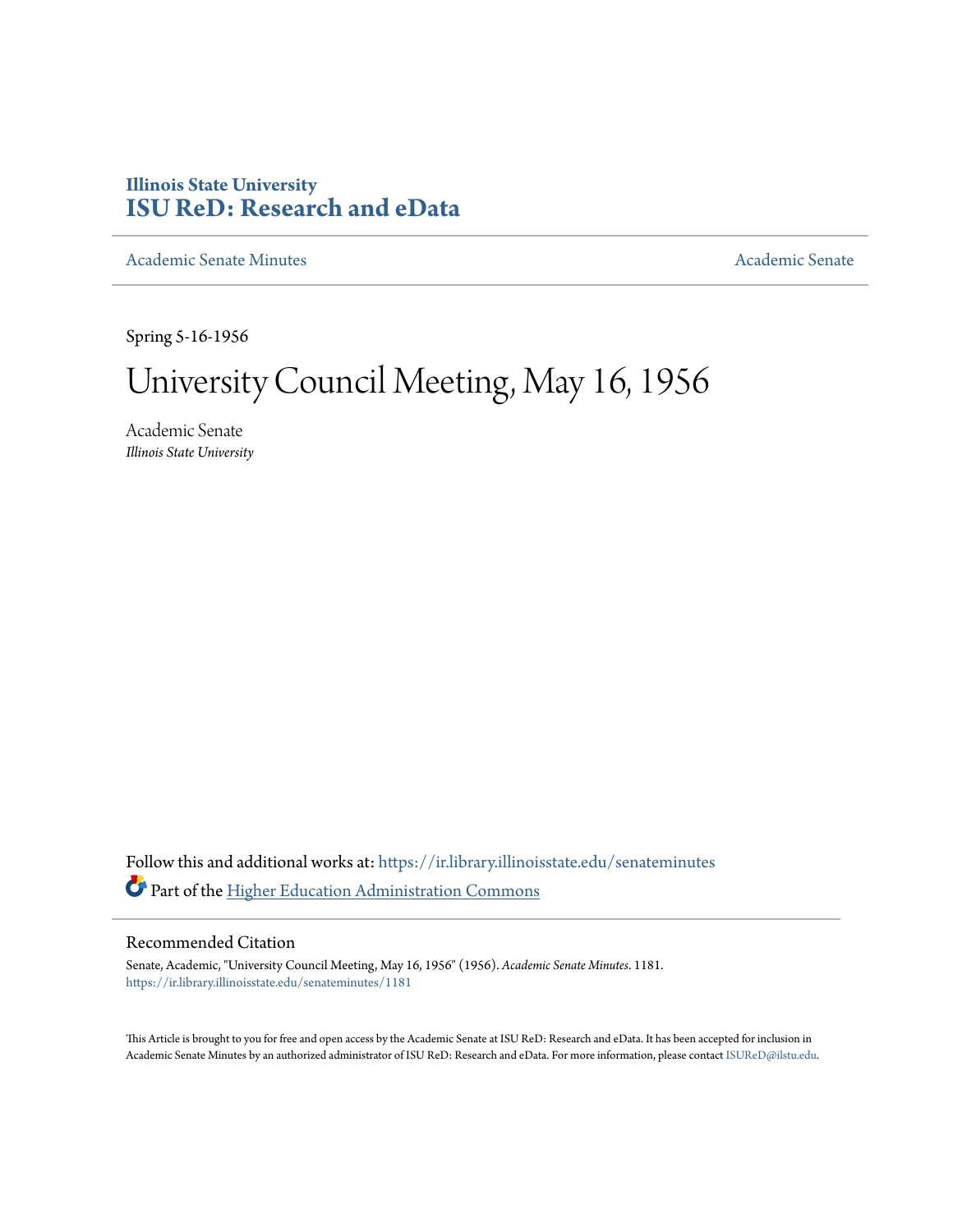## Regular Meeting of University Council {Not approved by the Council)

May 16; 1956

No. 3-

The regular meeting of the University Council was called to order at 7:20 by the chairman, Mr. Sorensen.

Members· Present Chris De Young Victor Gimmestad Arthur Larsen Harry Lovelass Clyde McCormick Burton O'Connor Elizabeth Russe ll Clarence Sorensen Ruth Stroud Herman Tiedeman Bjarne Ullsvik Arthur Watterson Ruth Zimmerman

. Members Absent Harold DeWeese Non~Members Present . Elinor Flagg F :L.D, Holmes

The minutes of the previous meeting were approved as written.

The first item on the agenda was a report of the Committee on a Teacher Education Bulletin concerning the University Council. Miss Flagg, chairman, reported that the committee was suggesting that the following be incorporated in the bulletin:

- l. an article giving the point of view of the Teachers College Board concerning the council,
- 2. an article stating the activities of the A.A.U.P, in bringing about faculty participation,
- 3. an article giving the view point of the administration on faculty participation,<br>4. an article regarding the Constitution and other documents of the Council,
- 
- 5. an article giving the view point of newer faculty members on faculty participation.

Miss Stroud suggested that an article concerning university councils in the state and country might be of interest,

The next item on the agenda was a discussion of the organization of a new Faculty Salary Committee. The written report of this committee was presented at the last Council meeting and included these recommendations:

- 1. The Faculty Salary Committee shall be responsible to the University Council.
- 2. The Faculty Salary Committee shall consist of five persons-four faculty
- members and a representative from the Budget Committee.
- 3. The University council shall determine faculty opinion as to how the faculty members are to be selected.
- 4. Each of the four members is to serve for a four year term.

Miss Zimmerman moved that we send a ballot to the faculty and ask them to choose the method of electing the members of the Faculty Salary Committee. The faculty will be asked to vote on the five suggested methods of election as given in this report. The motion was seconded by Miss Stroud and was carried.

Next the chairman read a communication from Mr. Larsen, which stated that the constitution of the Student Union Organization provided for two faculty representatives on the Student Union Council. Mr. Larsen suggested that the Council propose the procedure for electing these two members.